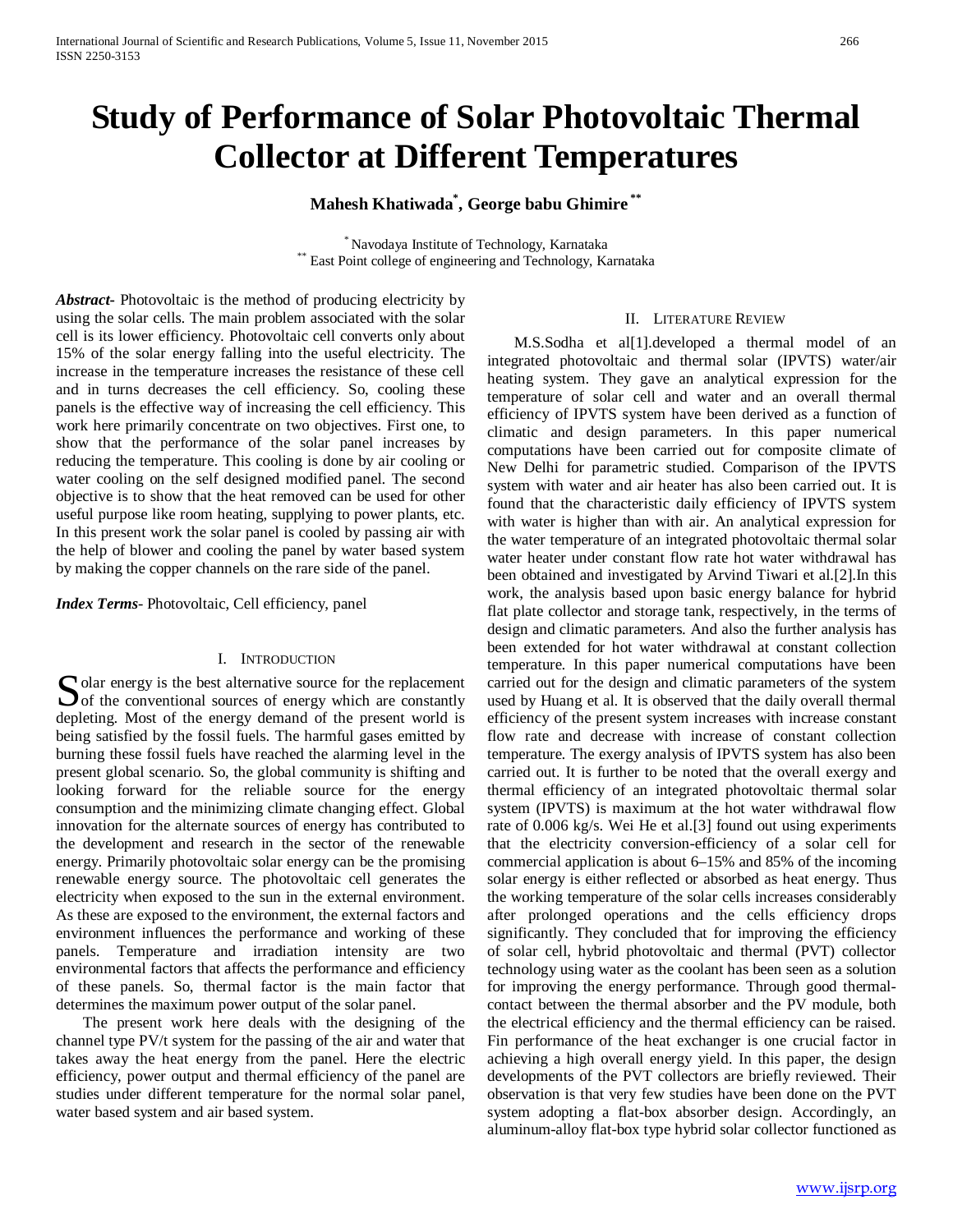a thermosyphon system was constructed. While the system efficiencies did vary with the operating conditions, the test results indicated that the daily thermal efficiency could reach around 40% when the initial water-temperature in the system is the same as the daily mean ambient temperature. Anand.S.Joshi [4] has been made an attempt in this paper to evaluate exergy analysis of a hybrid photovoltaic–thermal (PV/T) parallel plate air collector for cold climatic condition of India (Srinagar). The climatic data of Srinagar for the period of four years (1998– 2001) has been obtained from Indian Metrological Department (IMD), Pune, India. Based on the data four climatic conditions have been defined. The performance of a hybrid PV/T parallel plate air collector has been studied for four climatic conditions and then exergy efficiencies have been carried out. It is observed that an instantaneous energy and exergy efficiency of PV/T air heater varies between 55–65 and12–15%, respectively. These results are very close to the results predicted by Bosanac et al.This paper presents a review of the available literature on PV/T collectors by P.G.Charalambous[5] The review is presented in order to enable an easier comparison of the findings obtained by various researchers, especially on parameters affecting PV/T performance (electrical and thermal). The review covers the description of flat plate and concentrating, water and air PV/T collector types, analytical and numerical models, simulation and experimental work and qualitative evaluation of thermal/electrical output. The parameters affecting PV/T performance, such as covered versus uncovered PV/T collectors, optimum mass flow rate, absorber plate parameters (i.e. tube spacing, tube diameter, fin thickness), and absorber to fluid thermal conductance and configuration design types are extensively discussed. Based on an exergy analysis, it was reported that the coverless PV/T collector produces the largest available total (electrical  $+$  thermal) exergy. From the literature review, it is clear that PV/T collectors are very promising devices and further work should be carried out aiming at improving their efficiency and reducing their cost, making them more competitive and thus aid towards global expansion and utilization of this environmentally friendly renewable energy device. Experimental and numerical simulations were implemented by Tiwari *et al*.[6] to evaluate the overall performance of PV/T air collector. In this study, different kind of configurations of PV/T air collector (like unglazed, glazed, with and without tedlar were used to investigate the electrical and thermal performance. It was shown that the glazed PV/T air collector without tedlar provides the best performance. Saurabh Mehrotra et al [7].also studied and done experimental analysis related to solar cell immersed in water. They also studied the performance of solar cell with temperature. With the increase in surface temperature of solar cells or panels their efficiency decreases quite dramatically. To overcome the heating of solar cell surface, water immersion cooling technique can be used i.e. it can be submerged in water so as to maintain its surface temperature and provide better efficiency at extreme temperatures. In this study, electrical parameters of solar cell were calculated which showed that the cooling factor plays an important role in the electrical efficiency enhancement. Solar cell immersed in water was monitored under real climatic conditions; cell surface temperature can be controlled from 31-39 .C. Electrical performance of cell increases up to great extent. Results are discussed; panel efficiency has increased about 17.8% at water depth 1cm. The study can give support to the concentrated photovoltaic's System by submerging the solar cells in different mediums.

#### III. EXPERIMENTAL INVESTIGATION

 Separate models for the air based and water based PV/T system were self designed by using the locally available materials and the performance was studied. Temperature sensors were used for temperature measurement.

## *1.1 Experimental Setup*

 Three different 20 W panels were used for the purpose of experimentation. One of the panels was studied without any modification on it and other two were modified to fit our suitable system for the study and experimentation purpose. The solar panel was manufactured by the Didas International. The solar panel had the dimensions of  $20*550*350$  mm<sup>3</sup>. Figure below shows the complete setup.



**Fig: Complete setup to study performance.**

 In the figure the normal solar panel and the modified solar panel are placed side by side. The rear side of the panel is modified so as to prevent the heat loss and utilize the heat absorbed by the flowing fluid for useful purpose.

### **Experimental Setup for Water Based System**

 For the experimental setup of the water based system, the channel made of the copper tubes is prepared and fabricated on the rear side of the panel. The tubes have the black coating on the outer surface and it has exit and inlet hose for the water to flow. The tubes were taken from the refrigerator radiator. Different temperature sensors were placed at different position on the rare side of the panel to monitor the temperature. Water is passed through these channels and they decrease the temperature of the panel. The electric performance is measured at this temperature.

#### **Experimental Setup for Air Based System**

 The fabrication of the air based system was easier than the water based system. Here the blower was used to continuously pump the air at the rear end of the panel. The entire rear surface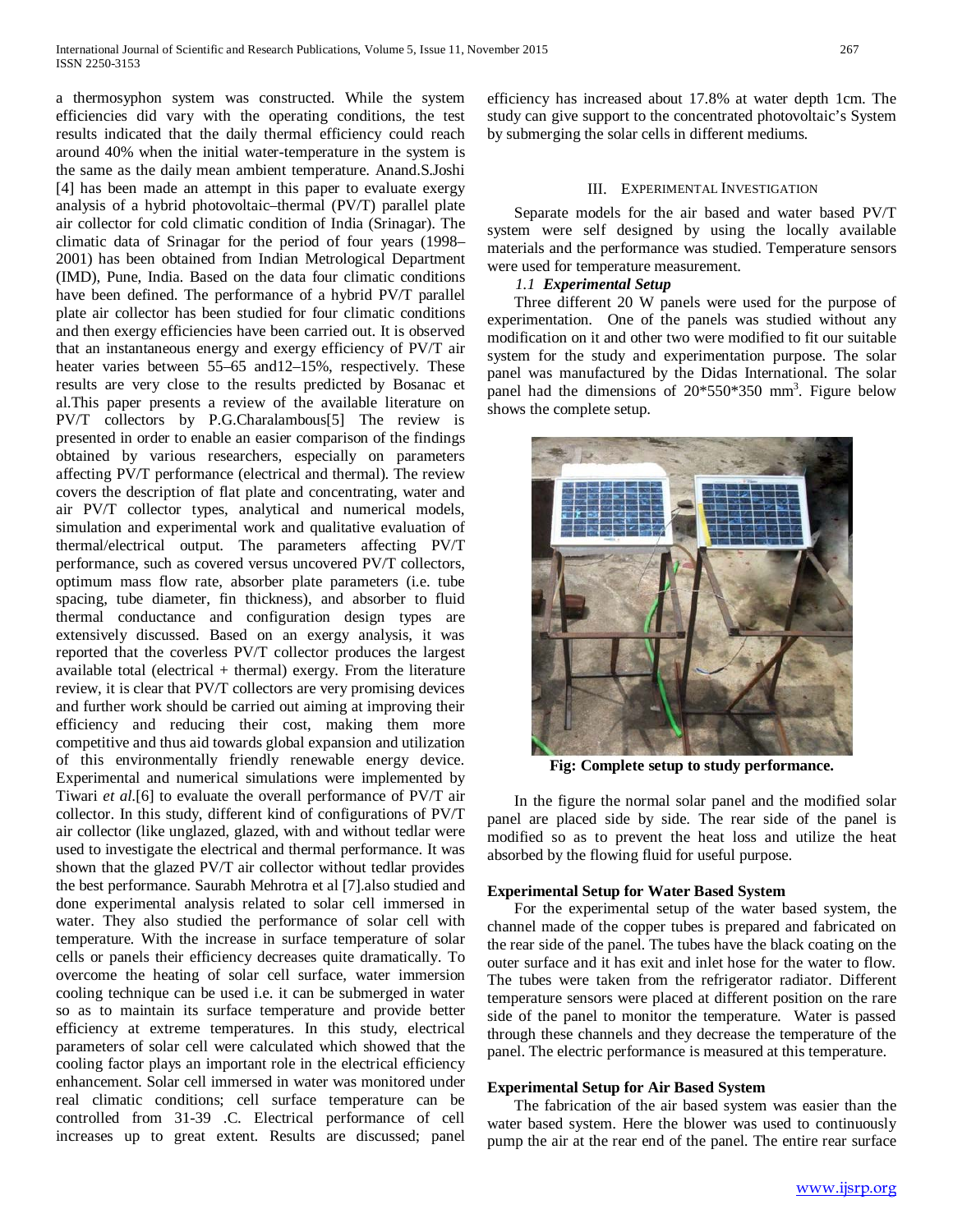was covered with the insulation material (thermacol) and exit and entry for the air was provided. The temperature sensors were placed to monitor the temperature**.**

#### *1.2 Experimental Procedure*

 The flow rate for the water is measured and the water is passed through the water channels fitted at the rare side of the panel. The temperature of the panel is noted from the temperature sensor and it is maintained to specific temperature and the voltage and current of the panel is measured by the help of the digital multi-meter.

 Then, for the air based system the blower is connected and flow rate of the air is measured by the help of the digital anemometer. The temperature of the panel gradually reduces and the current and voltage output of the panel was taken at some specific temperature.

#### *1.3 Mathematical Relations*

 The thermal efficiency of the PV system is given by the relation below

 $\eta$ <sub>thermal</sub>= { *m C<sub>p</sub>*  $(T_o-T_i)/H_A$ 

Here m is mass flow rate in kg/s and Cp is specific heat in J/Kg K.  $T_0$  is the outlet temperature in K,  $T_i$  is inlet temperature in K and A is area of the panel in m2and H is the solar radiation in  $W/m^2$ .

 Thermal efficiency depends on the mass flow rate, temperature difference and incident solar radiation. The temperature in turn depends on the ambient temperature.

 The electrical efficiency can be calculated by the formula given below

$$
\eta = \frac{V_{OC}I_{SC}FF}{P_{in}}
$$

The fill factor can be calculated as

$$
FF = \frac{P_m}{V_{OC} \times I_{SC}} = \frac{\eta \times A_c \times E}{V_{OC} \times I_{SC}}
$$

 The fill factor is defined as the ratio of the actual maximum obtainable power to the product of the open circuit voltage and short circuit current. This is a key parameter in evaluating the performance of solar cells. Here Voc is open circuit voltage of PV module in Volts and  $I_{sc}$  is short circuit current of PV module in ampere. FF is fill factor of the PV module.

#### IV. RESULT AND ANALYSIS

 From the experimental analysis the data is taken, calculated and these data are plotted into the graph s that is shown below. The data is taken at different temperature; especially at temperatures  $28^{\circ}$ C,  $32^{\circ}$ C,  $36^{\circ}$ C and  $40^{\circ}$ C. At these temperatures electrical efficiency, thermal efficiency and output power is calculated and graph for these parameters is drawn.

 The graph below shows the temperature at different time of the same day.



**Fig: Time vs Ambient Temperature (0 C)**

 The temperature was noted on the specific day and it was found that the temperature on the next day was almost the same.

 Different graphs for the thermal efficiency, electrical efficiency and the power output plotted.



**Fig: Time vs electrical efficiency for water based system**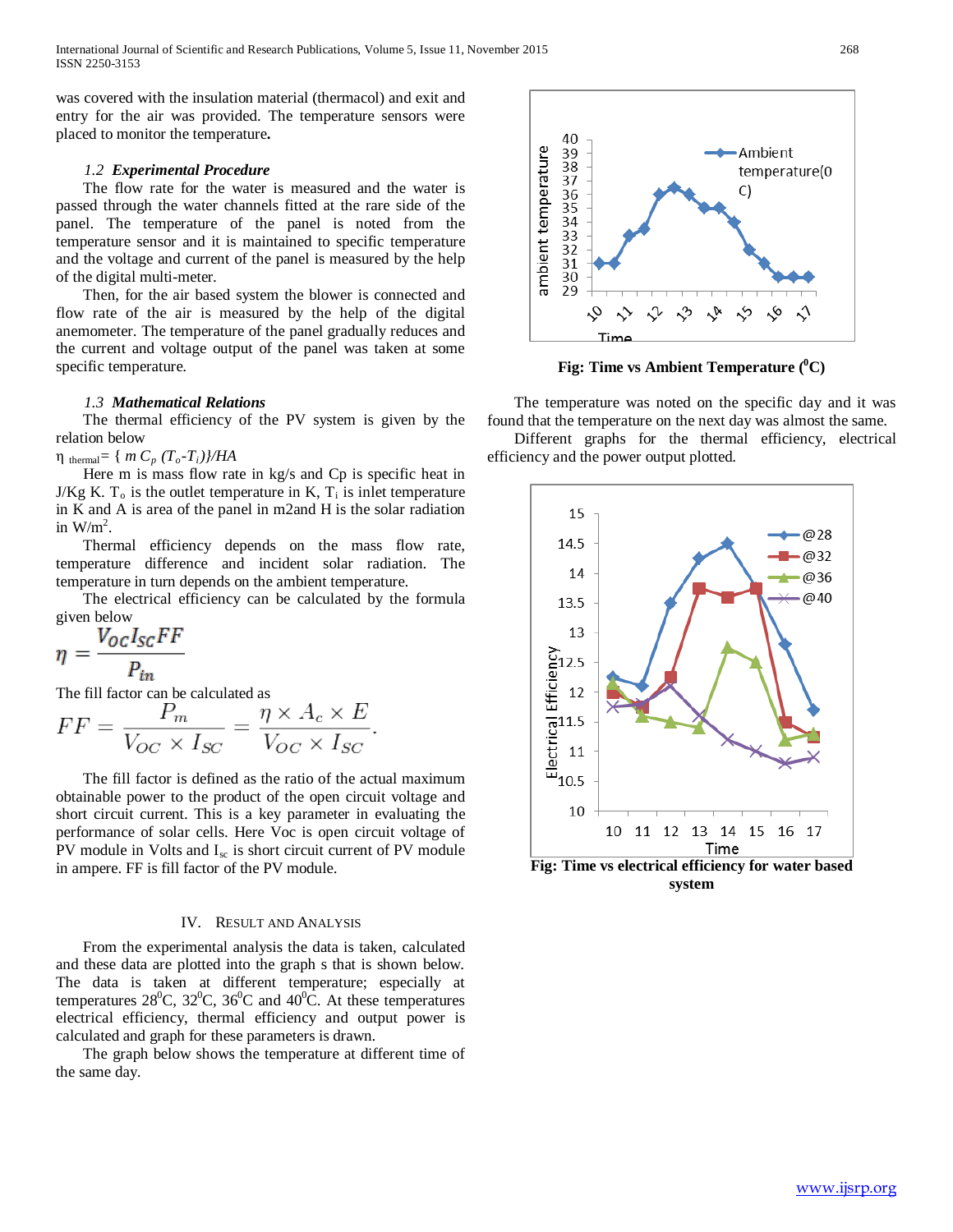

**Fig: Time vs Thermal efficiency for the water based PV/T system**



 The above graph gives the clear variation of the power output at different timings during a day. The power of the panel is calculated at different temperature and it is noted down. The power output is in Watts and it is found out that the power output is maximum at  $28^{\circ}$ C. From the observation it is found that as the temperature decreases the maximum power of the panel start increasing. The four values of temperature were taken and the graph was drawn for showing the variation of power output at same time during the day for different temperature values.







**Fig: Time vs thermal Efficiency of the air based PV/T system**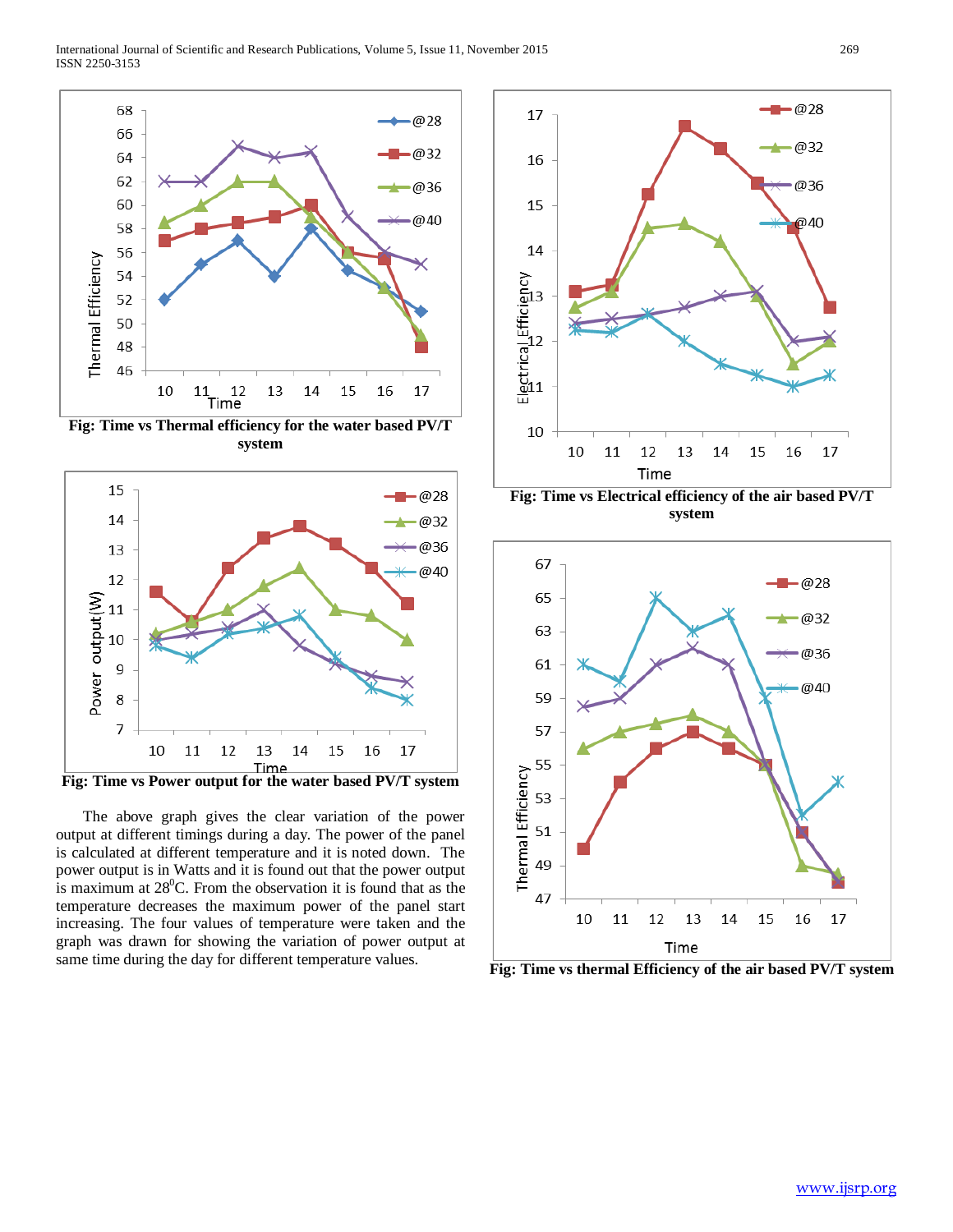

 From the above graphs we can analyze that at the same time during the day there is the difference in nature of variance of the electrical efficiency and thermal efficiency as a effect of temperature of the panel. As, the temperature of panel rises the electrical efficiency decreases whereas the thermal efficiency increases. For the air based PV/T also we can conclude that as the temperature decreases the maximum power increases.



**Fig: Time vs Electrical Efficiency of normal panel**



**Fig: Time vs Thermal Efficiency of normal panel.**



**Fig: Time vs power output of Normal panel**

#### V. CONCLUSION

 From the detailed study and analysis of the graph for the power output, electrical efficiency and thermal efficiency it can be concluded that the power output and the electrical efficiency of the panel increases on cooling the panel. From the detailed